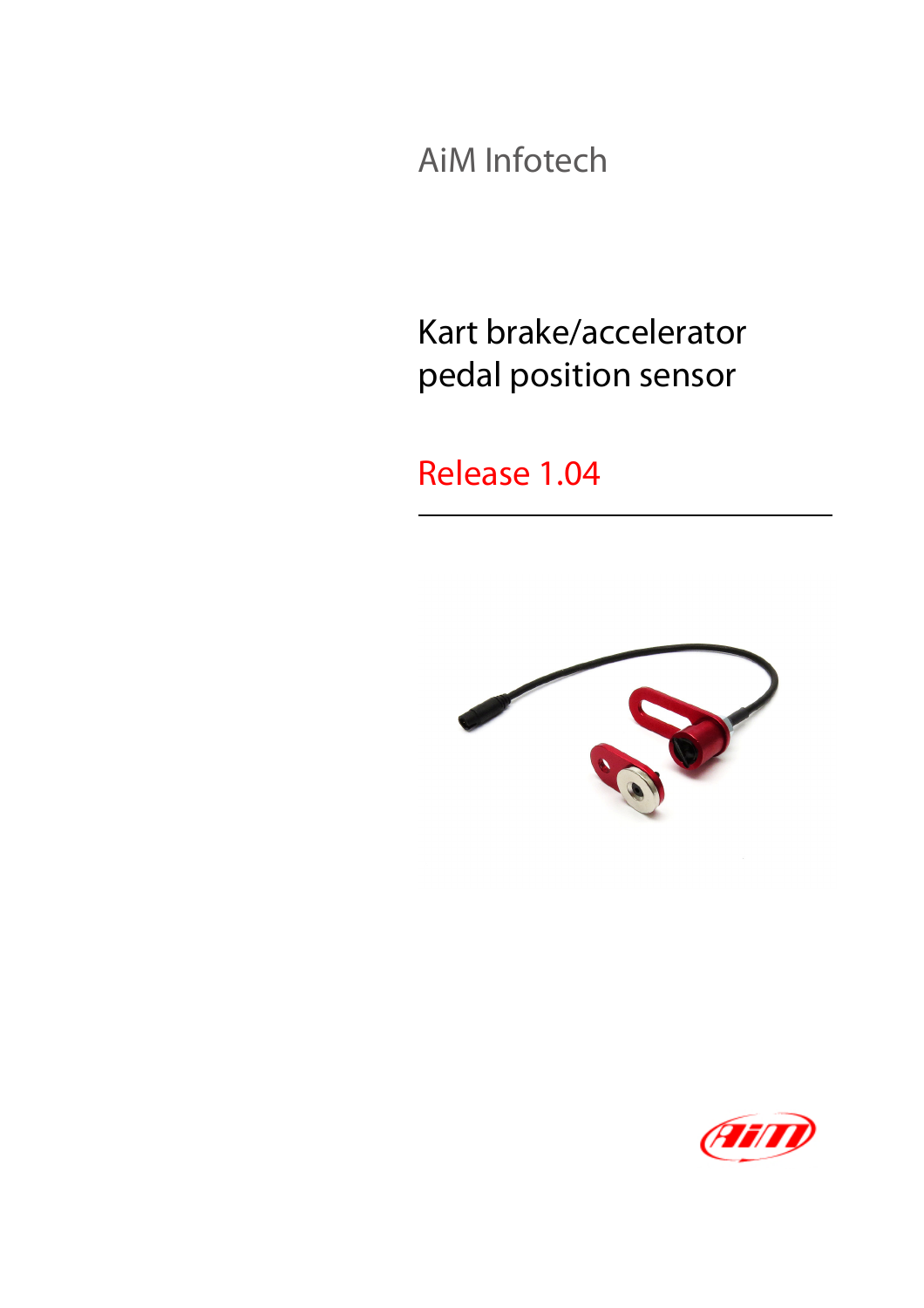**InfoTech** 



This datasheet shows where and how to install the kart brake/accelerator pedal position sensor.

## 1 Introduction

AiM devices can measure the distance between two points using a kart brake/accelerator pedal position sensor. It gives an extremely precise indication of the pedal position, measures its travel and shows all values in percentage in a 0 e 100%. range

## $\overline{\phantom{a}}$ Kits and spare parts

The cable of kart brake/accelerator pedal position sensor ends with a 4 pins plastic Binder connector. It can be connected to both MyChron Expansion and eBox Extreme, which have metal connectors. This is why you need to purchase it with the correct extension cable. Available kits are:

kit for connection with MyChron Expansion: part number **X05SNAFME0**. It includes**:**

- 1 sensor (**1**)
- 1 150 cm extension cable (**2**)
- 1 bracket kit (**3**) including 1 magnetic bracket 1 "L" bracket, 2 washers, 1 M6x16 Allen screw, 1 nut

kit for connection with eBox Extreme: part number **X05SNAFEE0**. It includes:

- 1 sensor (**1**)
- 1 100 cm extension cable (**2**)
- 1 bracket kit (**3**) including 1 magnetic bracket, 1 "L" bracket, 2 washers, 1 M6x16 Allen screw, 1 nut

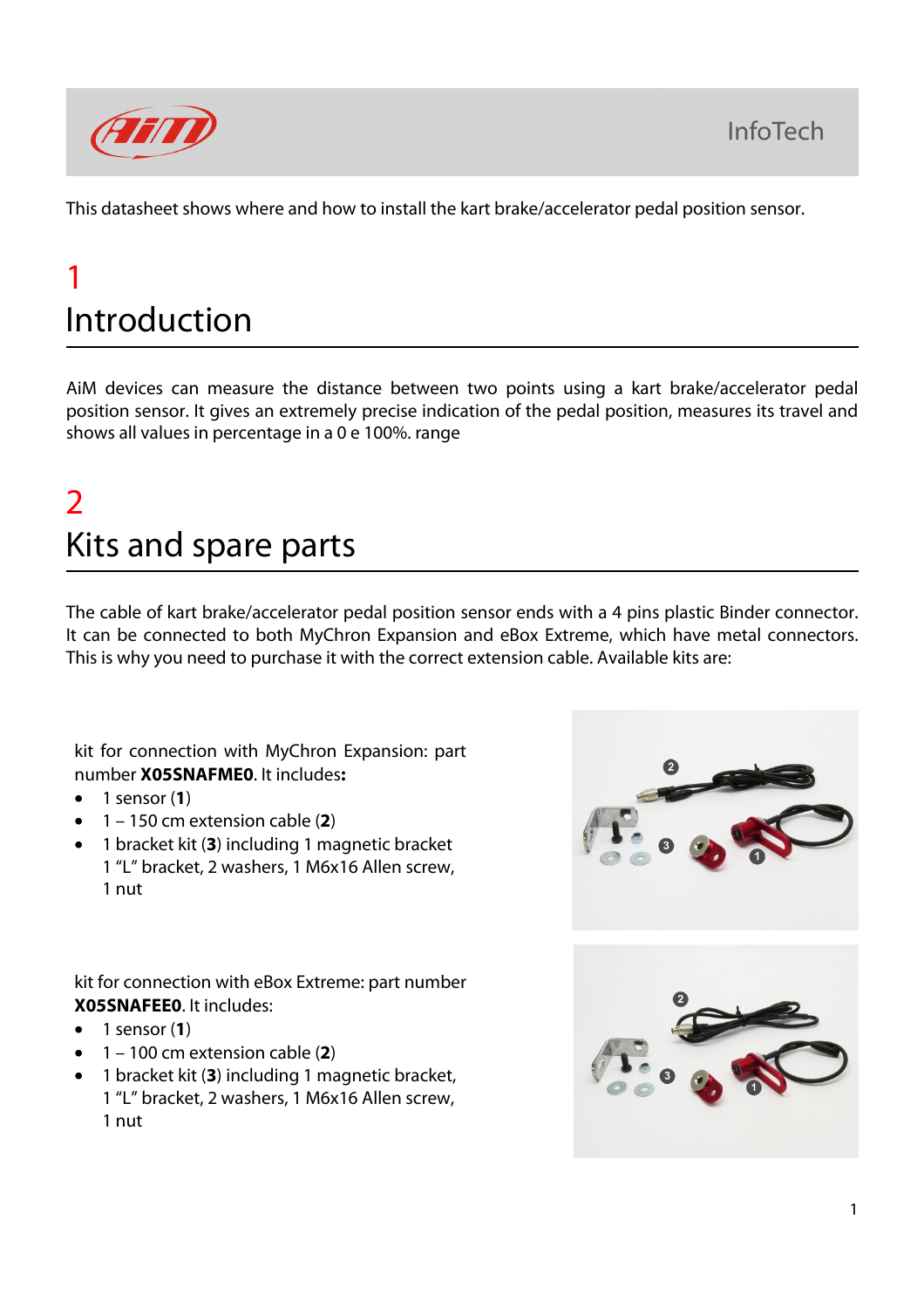

All kit components can be bought also as spare parts. Their part numbers are:

- Bracket kit: **DNKTKSSAF00** including:
	- o 1 magnetic bracket
	- o 1 "L" bracket
	- o 2 wshers
	- o 1 M6x16 Allen screw
	- o 1 nut
- 150 cm extension cable for per MyChron Expansion: **V02PCB15BTXG**
- 100 cm extension cable for eBox Extreme: **V02552960**

## 2.1 Installation notes

The sensor has to be installed on the pedal as shown in the images below.

**Please** install the sensor so that the distance between magnet and sensor stays in a 5 – 40 mm range.